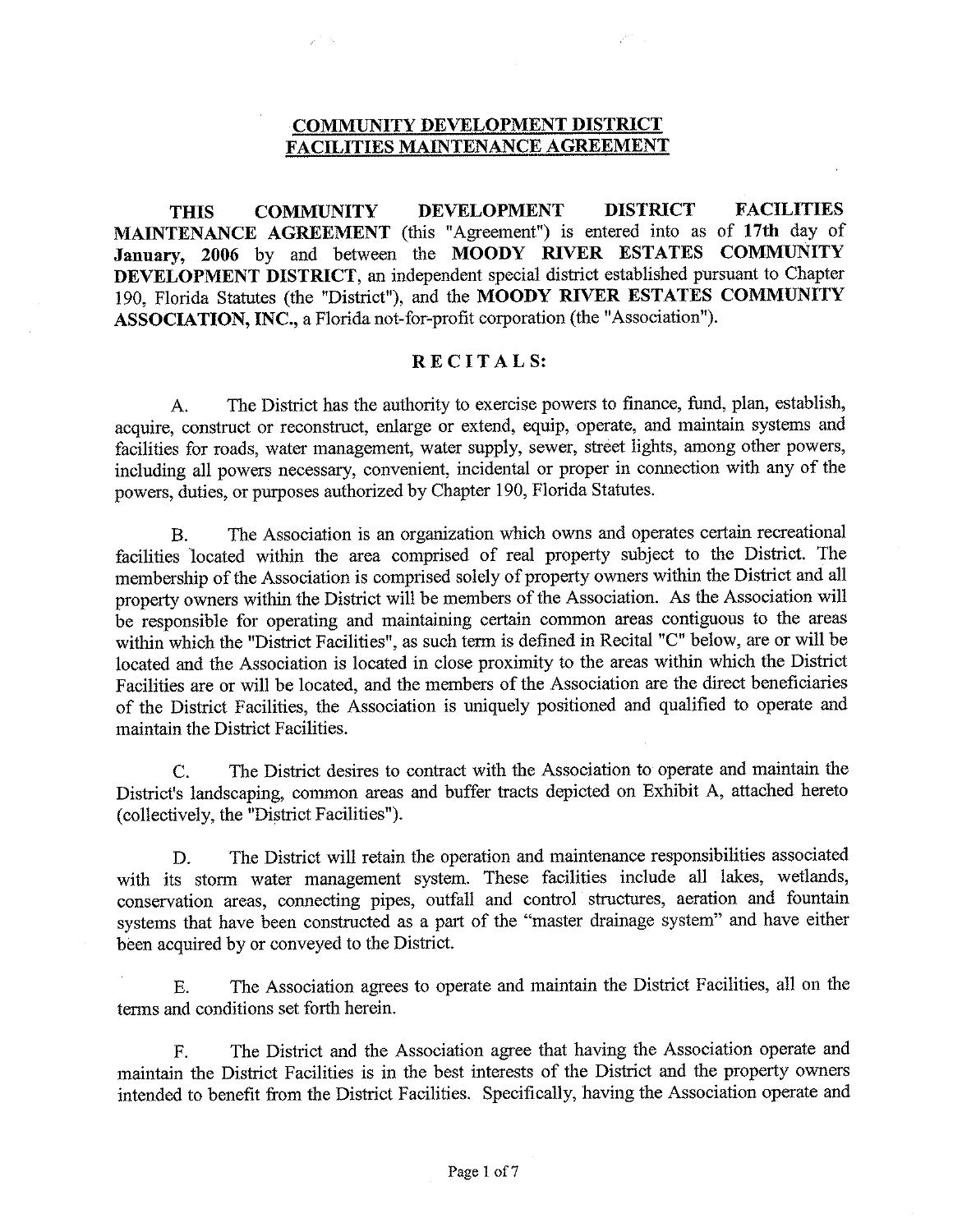maintain the District Facilities will provide for and facilitate ease of administration, potential cost savings, and the benefits of full time on-site operation and maintenance.

**NOW, THEREFORE,** the District and the Association agree as follows:

herein. ]. Recitals. The above recitals are true and correct and incorporated by reference

## 2. Maintenance.

- A. The parties acknowledge that it is in both parties' best interest for District Facilities to be kept in a condition reflecting the quality of the development within District and Association. Association shall be responsible for undertaking the maintenance of the District Facilities. Association shall ensure that evidence of insurance required by this Agreement shall be provided to District and Association at the time of execution of any landscape and/or irrigation maintenance contract and at any renewal.
- B. At all times, Association shall provide for the maintenance of the District Facilities using, at a minimum, standard landscaping practices and procedures for the type of landscaping installed (e.g., turf grass management, ornamentals, trees, etc.). When necessary, Association shall seek the advice of qualified professionals relating to any unusual maintenance events (e.g., extreme weather or bug infestation, etc.).
- C. The Association shall maintain the District Facilities at a minimum in compliance with all applicable statutes, ordinances, administrative rules and regulations, and permit requirements.
- D. The Association shall be solely responsible for staffing, budgeting, financing, billing and collection of fees, service charges, etc. necessary to perform the maintenance responsibilities set forth in this Agreement.
- E. All other operation and maintenance responsibilities for the District Facilities not otherwise addressed in this Agreement, such as the District's stonnwater management system, shall remain the sole responsibility of the District.

3. Compensation. District shall pay Association the sum of \$10.00 per year for the performance of the operation and maintenance responsibilities set forth in this Agreement.

4. Term. The term of this Agreement is for a period of five years commencing on **January 17, 2006,** and shall be automatically renewed for additional one-year periods thereafter unless terminated in accordance with this Agreement.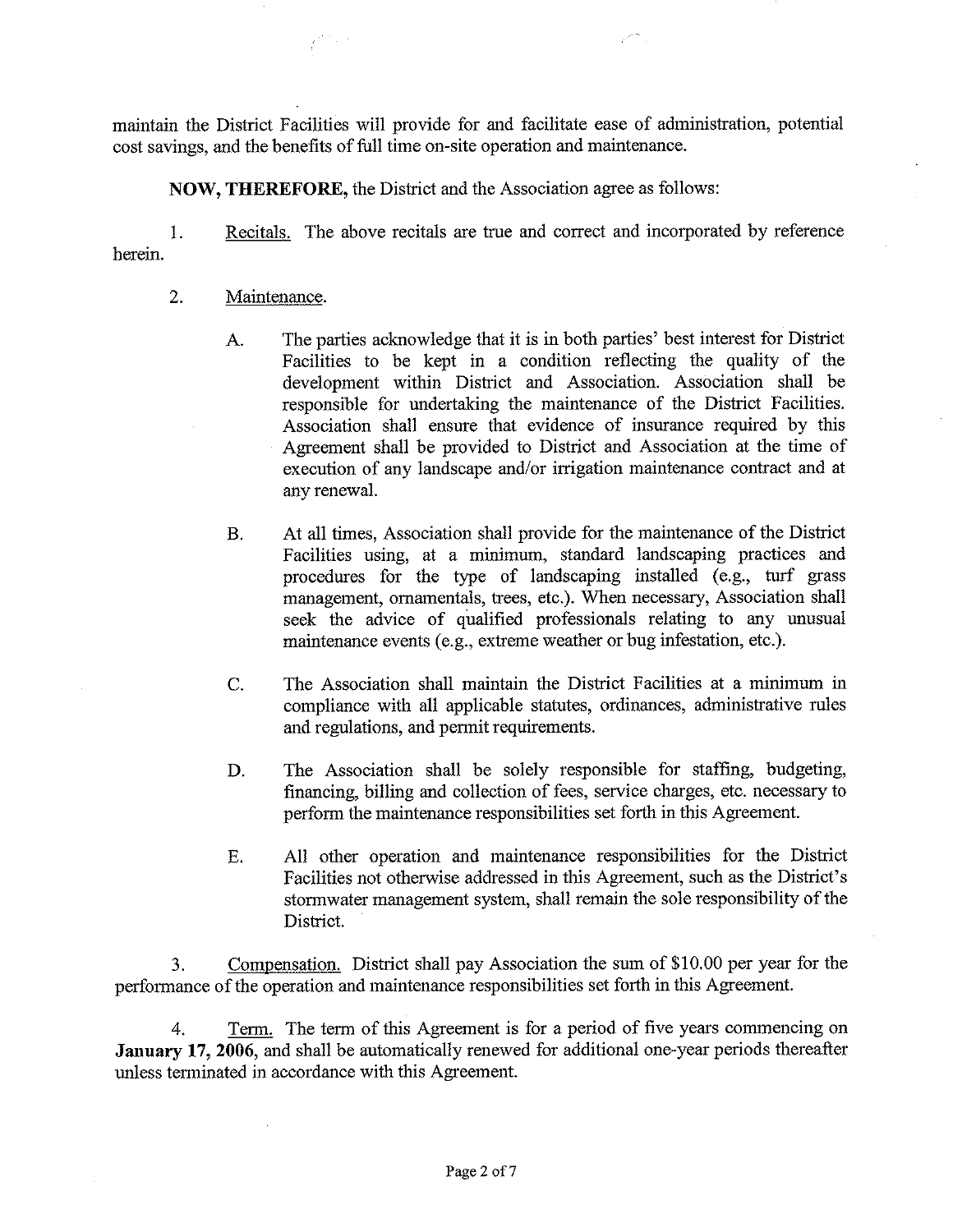5. Termination. The District and Association shall each have the right to terminate this Agreement upon thirty (30) days written notice with or without cause. Association shall ensure that all contracts with persons or entities performing work on the District Facilities contain a provision that such contract may be terminated, at least as to the work being performed on the District Facilities, upon thirty (30) days written notice without cause. Upon termination, the District and Association shall account to each other with respect to all matters outstanding as of the date of termination.

6. Inspection of Records. Upon request, Association shall make available to District for review at a reasonable time and place, its books and records with respect to the Expenses.

- 7. Insurance.
	- A. Association shall ensure that the following language is included in all contracts with persons or entities performing work on the District Facilities:

*"Contractor shall, throughout the performance of its Services pursuant to this Agreement, maintain:* 

J) *Occurrence basis comprehensive general liability insurance (including broad form contractual coverage) and automobile liability insurance, with minimum limits of \$1,000,000 and \$1,000,000, respectively, combined single limit per occurrence, protecting it, the Moody River Estates Community Development District and the Moody River Estates Community Association from claims for bodily injury (including death) and property damage which may arise from or in connection with the peiformance of Contractor's Services under this Agreement or from or out of any act or omission of Contractor, its officers, directors, agents, and employees; and* 

*(2) Workers' compensation insurance as required by applicable law (or employer's liability insurance with respect to any employee not covered by workers' compensation).* 

*(3) All such insurance required by this section shall be with companies and on forms acceptable to Moody River Estates Community Association and shall provide that the coverage thereunder may not be reduced or canceled unless thirty (30) days prior written notice thereof is furnished to Association; the insurance required under this section shall name as additional insureds the Moody River Estates Community Development District and the Moody River Estates Community Association and their officers, supervisors, employees, consultants, parents, and subsidiaries. Certificates of insurance (and copies of all policies,* if *required by the Moody River Estates Community Association) shall be furnished to the Moody River Estates Community Association. In the event of any cancellation or reduction of coverage, Contractor shall obtain substitute coverage as required under this Agreement, without any lapse of coverage*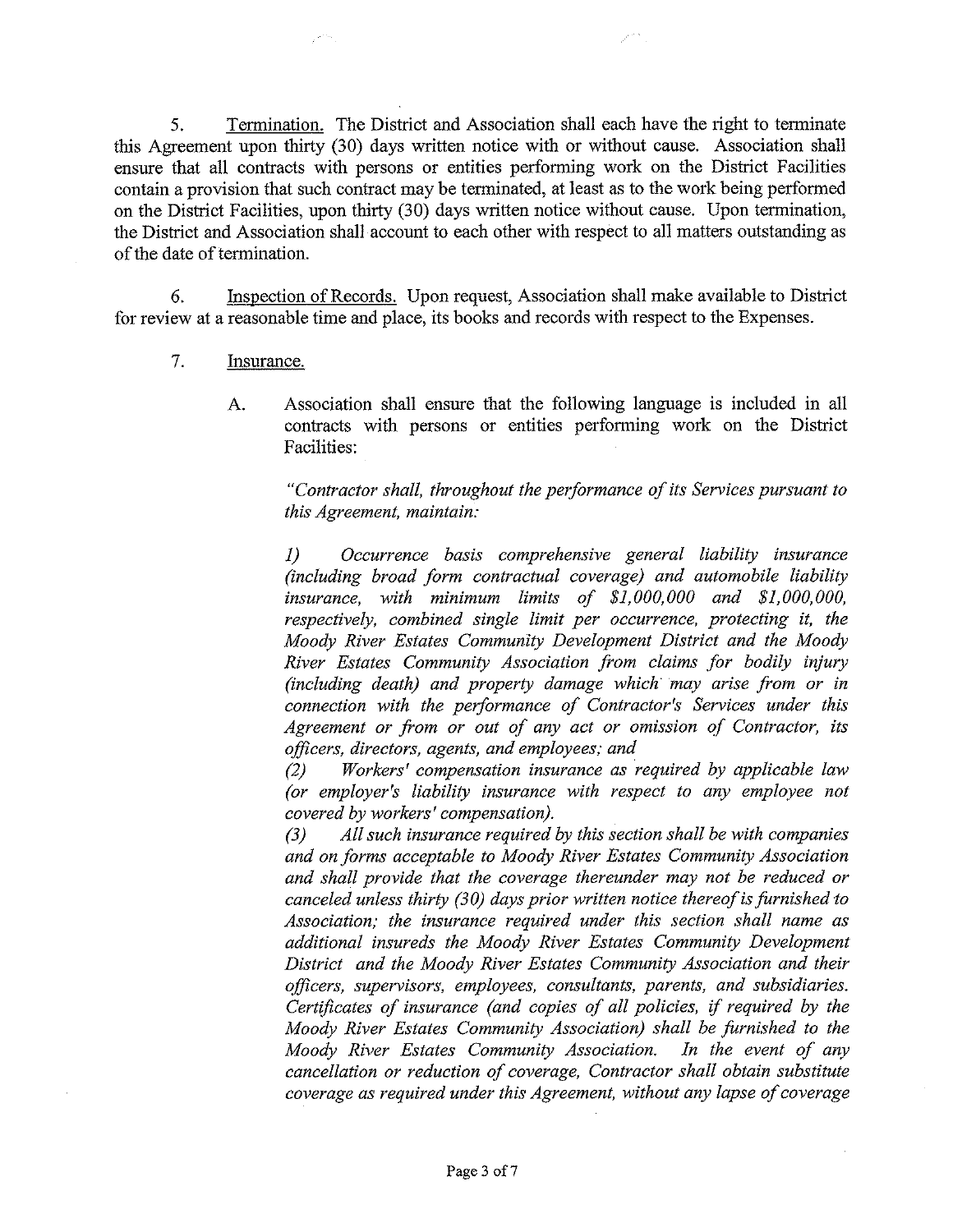*to the Moody River Estates Community Development District or the Moody River Estates Community Association whatsoever.* "

B. The Association shall procure at its expense and at all times include the District as an additional named insured on comprehensive liability insurance policies to cover the operation and maintenance responsibilities set forth in this Agreement. Comprehensive liability insurance shall be in amounts determined by the District Manager.

8. Indemnification. Association shall ensure that the following language is included in all contracts with persons or entities performing work on the District Facilities: *"Contractor agrees to indemnify and hold harmless the Moody River Estates Community Development*  District and its officers, agents and employees from any and all liability, claims, actions, suits or *demands by any person, corporation or other entity for injuries, death, property damage or of any nature, arising out of, or in connection with, any negligent act or omission, or wil[ful misconduct, of the Contractor or its employees or agents."* In the event Association enters into a contract for performance of work within the District Facilities which does not include such provision, or in the event the Association through its own employees performs work on the District Facilities, Association agrees, in consideration of Ten \$10.00 Dollars, the receipt and sufficiency of which is accepted, to indemnify and hold harmless District and its officers, agents and employees from any and all liability, claims, actions, suits or demands by any person, corporation or other entity for injuries, death, property damage or of any nature, arising out of, or in connection with, any negligent act or omission, or willful misconduct, of the Contractor, its employees or agents, or the Association, its employees or agents. This Section does not pertain to any incident arising from the sole negligence of the District.

9. Negotiation at Arm's Length. This Agreement has been negotiated fully between the parties as an arms length transaction. The parties participated fully in the preparation of this Agreement and received the advice of counsel. In the case of a dispute concerning the interpretation of any provision of this Agreement, all parties are deemed to have drafted, chosen and selected the language, and the doubtful language will not be interpreted or construed against any party.

10. Amendment. Amendments to and waivers of the provisions contained in this Agreement may be made only by an instrument in writing which is executed by both of the parties hereto.

11. Authority to Contract. The execution of this Agreement has been duly authorized by the appropriate body or official of all parties hereto, each party has complied with all the requirements of law, and each party has full power and authority to comply with the terms and provisions of this instrument.

12. Notices. All notices, requests, consents and other communications hereunder ("Notices") shall be in writing and shall be delivered, mailed by Federal Express or First Class Mail, postage prepaid, to the parties, as follows: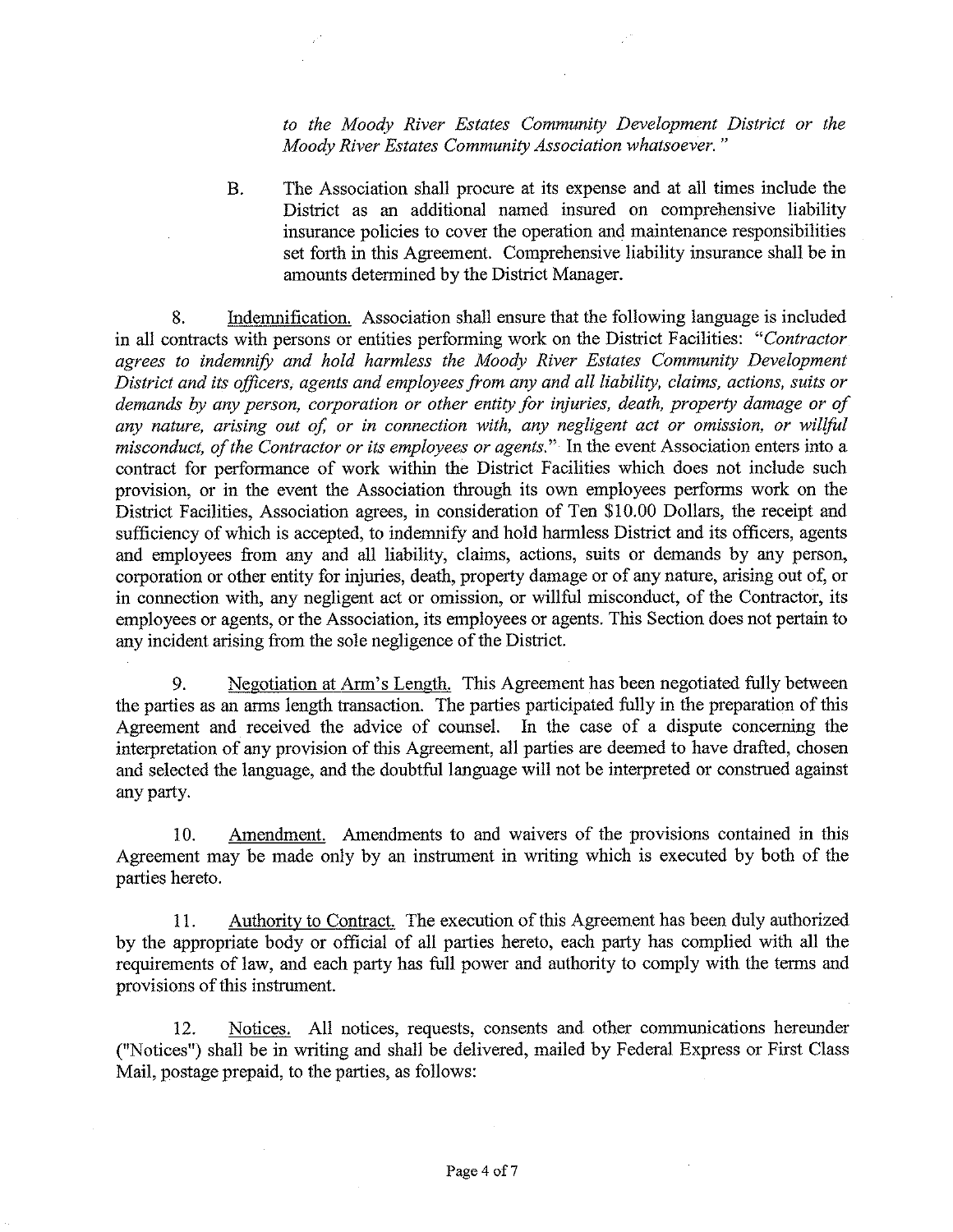| А. | If to Association: | Moody River Estates Community Association |
|----|--------------------|-------------------------------------------|
|    |                    | C/O MERITAGE HOMES                        |
|    |                    | 21.31 WESTLING DR.                        |
|    |                    | 73913                                     |
|    |                    | Attn:                                     |
|    |                    |                                           |

B. If to District:

Moody River Estates Community Development District<br>15730 RED FOX RUN  $For$   $M_{1}ex$ ,  $FL$  33

Attn: District Manager

With a copy to:

Hopping Green & Sams, P.A. 123 South Calhoun Street Post Office Box 6526 Tallahassee, Florida 32314 Attn: Michael C. Eckert

13. Applicable Law; Venue. This Agreement and the provisions contained herein shall be construed, interpreted and controlled according to the laws of the State of Florida. Any litigation arising out of this Agreement shall be in the court of appropriate jurisdiction in Lee County, Florida.

14. Enforcement. A default by either party under this Agreement shall entitle the other party to all remedies available at law or in equity, which shall include, but not be limited to, the right of damages, injunctive relief and specific performance.

15. Attorneys' Fees. In the event either party is required to enforce this Agreement or any provision hereof through court proceedings or otherwise, the prevailing party shall be entitled to recover from the non-prevailing party all fees and costs incurred, including but not limited to reasonable attorneys' fees incurred prior to or during any litigation or other dispute resolution, and including fees incurred in appellate proceedings.

16. Assignment. This Agreement may not be assigned, in whole or in part, by either party without the prior written consent of the other. Any purported assignment without such approval shall be void.

17. Limitations on Governmental Liability. Nothing in this Agreement shall be deemed as a waiver of immunity or limits of liability of District beyond any statutory limited waiver of immunity or limits of liability which may have been adopted by the Florida Legislature in Section 768.28, Florida Statutes or other statute, and nothing in this Agreement shall inure to the benefit of any third party for the purpose of allowing any claim which would otherwise be barred under the Doctrine of Sovereign lmmunity or by operation of law.

18. Binding Effect; No Third Party Beneficiaries. The terms and provisions hereof shall be binding upon and shall inure to the benefit of District and Association. This Agreement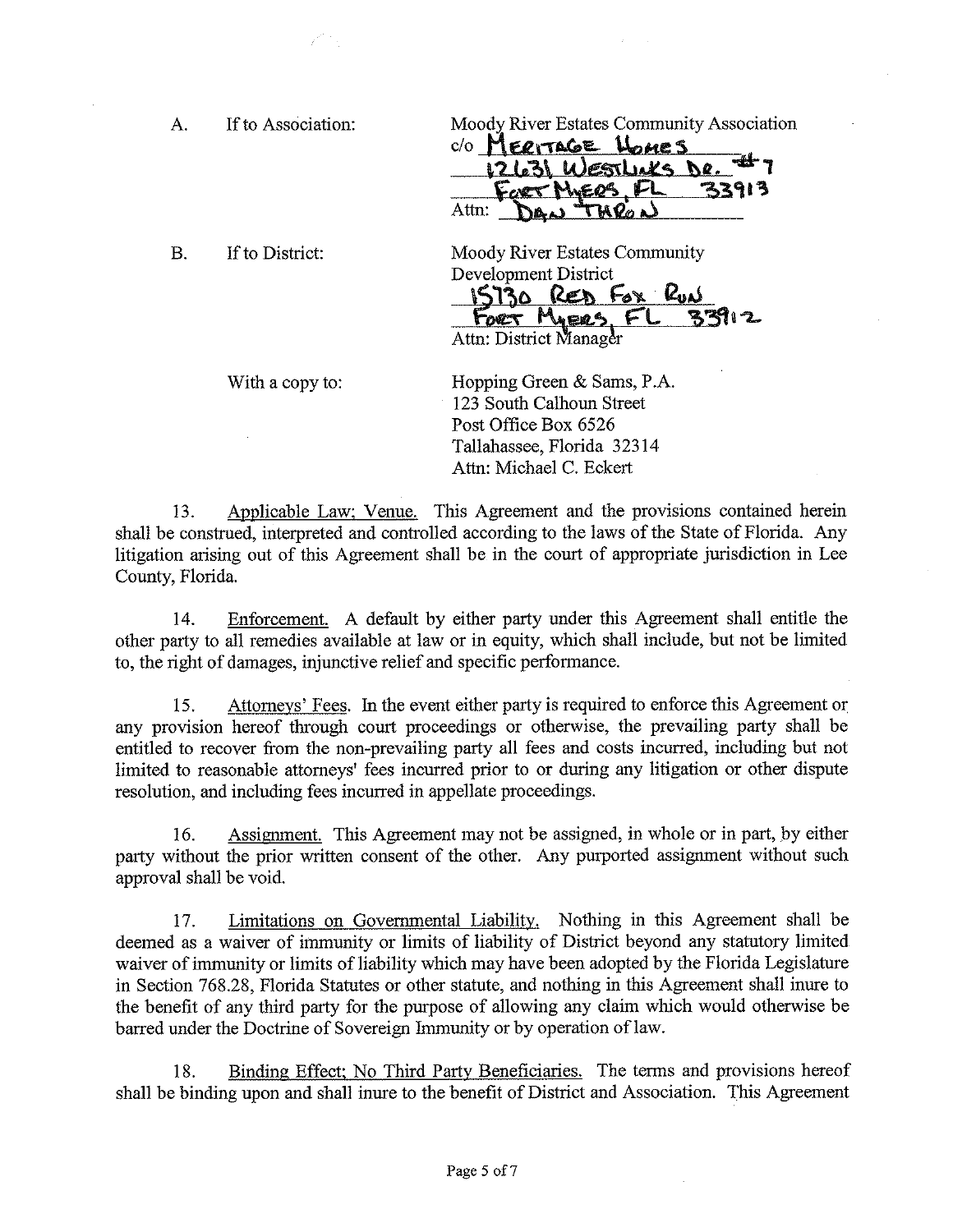is solely for the benefit of the formal parties herein and no right or cause of action shall accrue upon or by reason hereof, to or for the benefit of any third party not a formal party hereto. Nothing in this Agreement expressed or implied is intended or shall be construed to confer upon any person or corporation other than the parties hereto any right, remedy or claim under or by reason of this Agreement or any provisions or conditions hereof; and all of the provisions, representations, covenants and conditions herein contained shall inure to the sole benefit of and shall be binding upon the parties hereto and their respective representatives, successors and assigns.

19. Entire Agreement. This Agreement constitutes the entire agreement between the parties with respect to its subject matter and all antecedent and contemporaneous negotiations, undertakings, representations, warranties, inducements and obligations are merged into this Agreement and superseded by its delivery. No provision of this Agreement may be amended, waived or modified unless the same is set forth in writing and signed by each of the parties to this Agreement, or their respective successors or assigns.

20. Execution in Counterparts. This instrument may be executed in any number of counterparts, each of which, when executed and delivered, shall constitute an original, and such counterparts together shall constitute one and the same instrument. Signature and acknowledgment pages, if any, may be detached from the counterparts and attached to a single copy of this document to physically form one document.

21. signing party. Effectiveness. This Agreement shall take effect upon the execution by the last

[REMAINDER OF PAGE INTENTIONALLY LEFT BLANK]